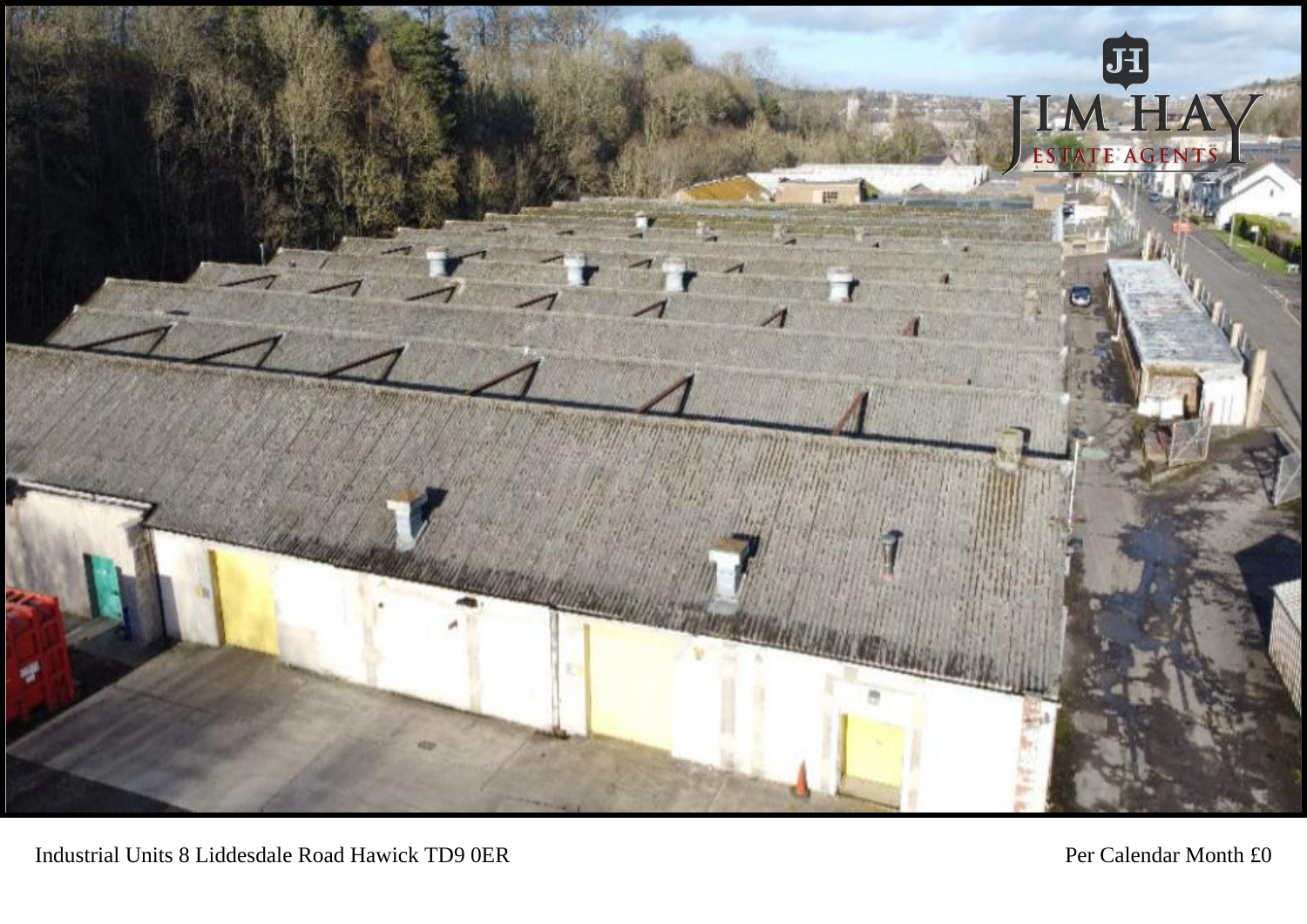## **Industrial Units 8 Liddesdale Road Hawick TD9 0ER**

Industrial /Storage units avaiable in large former knitwear factory. Set within 4.24 acres.

Various sizes avaialable, from 2000 SQ Ft to 40,000 SQ FT.

Smaller units also avaiable.

Large Yard with excellent turning for large artics. Fork lift & vehicle entrances.

Parking, Toilets.

Not far from town centre. Easy access.

Excellent, workshop , tradesmans store, multi- storage, garage, knitwear production.

The freehold subjects may also be avaiable for sale, as one or two seperate lots.

The current rental income is £146,500, with a net yield of 13.87%, with excellent potential to develop further. POA

## **What we like about this property**

Excellent yield, great potential for further development.



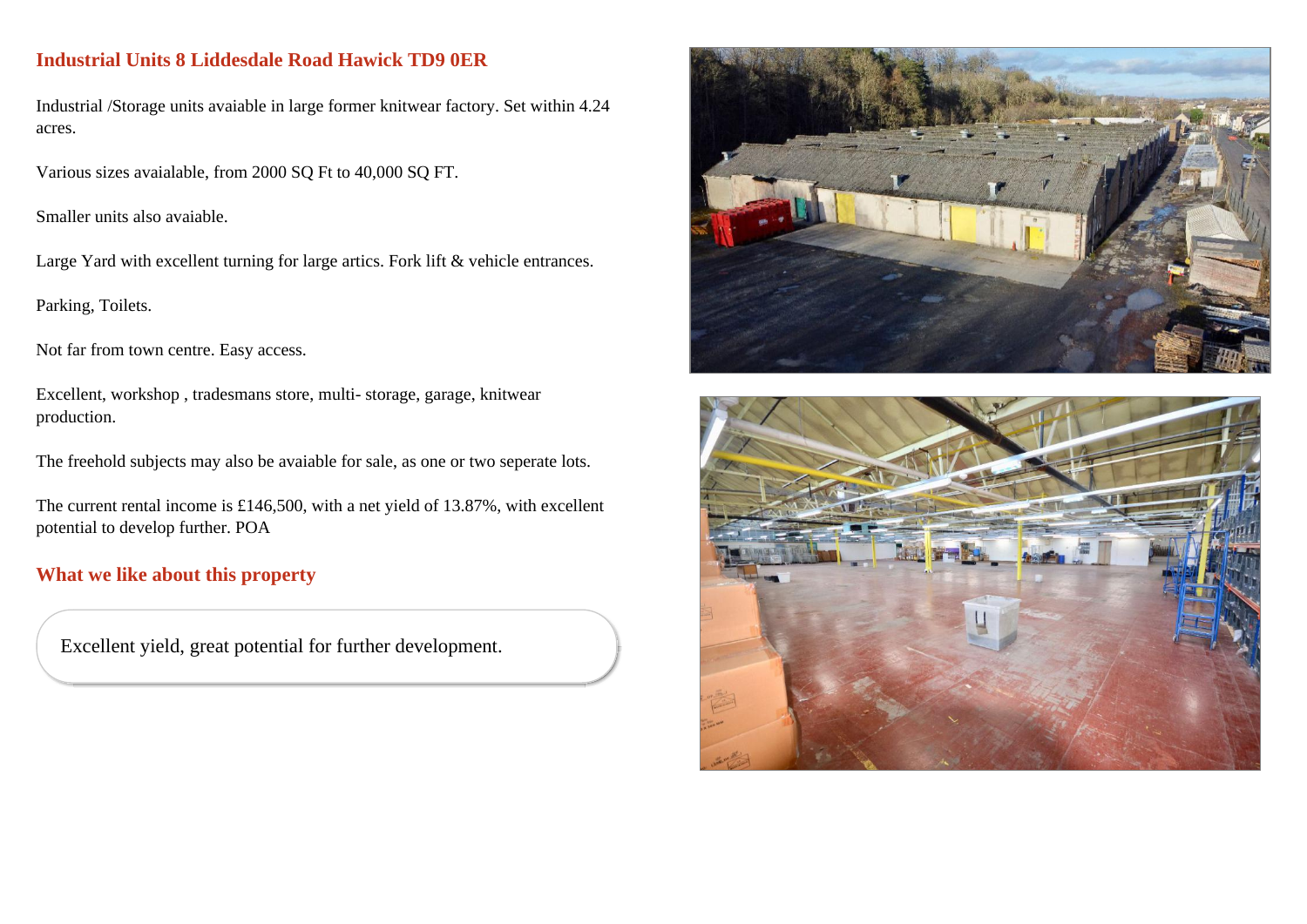